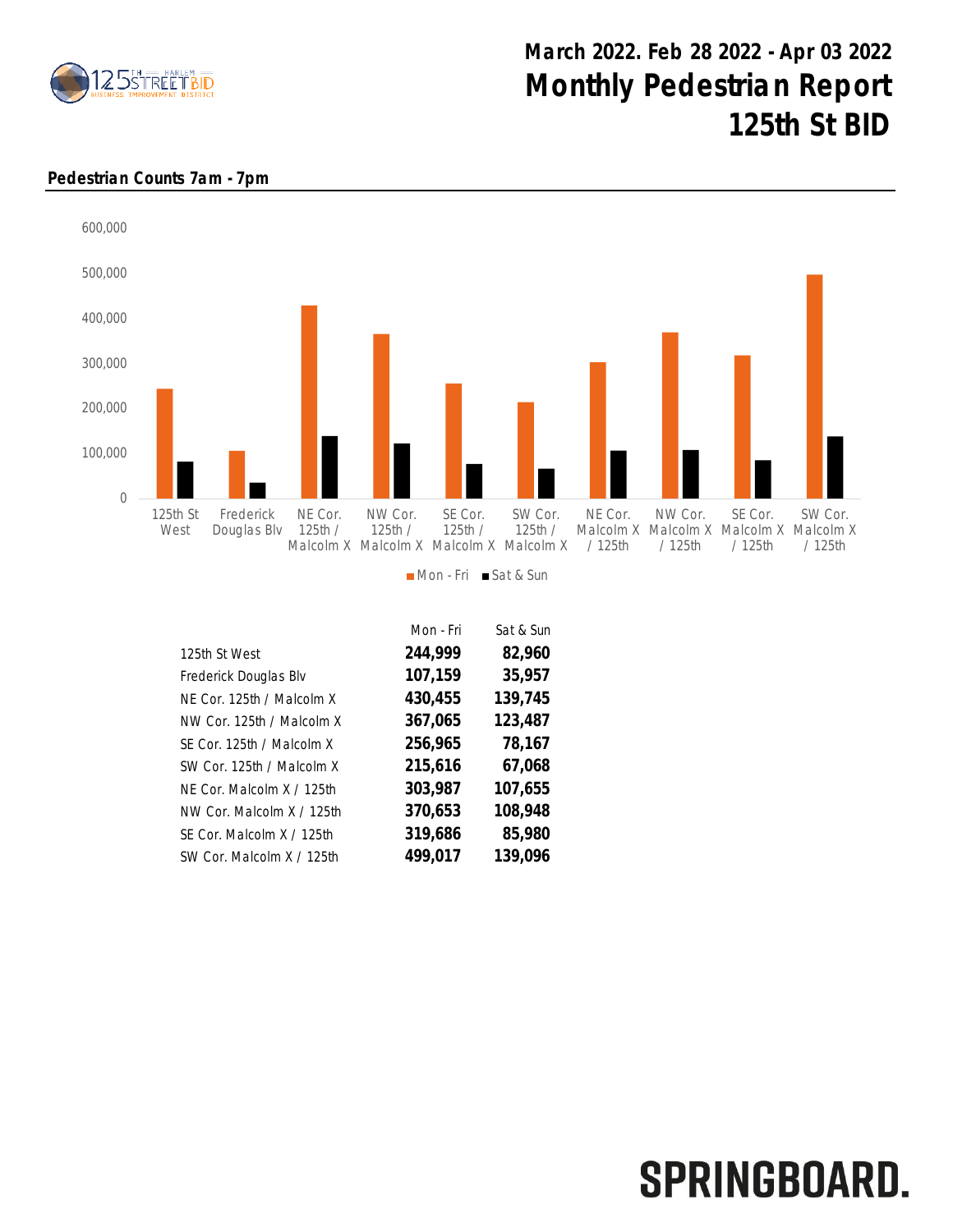

|                           |         | 7am-11am 11am-2pm | 2pm-6pm | 6pm-12am |
|---------------------------|---------|-------------------|---------|----------|
| 125th St West             | 67,213  | 109,732           | 123,675 | 62,987   |
| Frederick Douglas Blv     | 37,876  | 42,422            | 53,446  | 18,769   |
| NE Cor. 125th / Malcolm X | 145,187 | 163,076           | 215,364 | 176,404  |
| NW Cor. 125th / Malcolm X | 95,039  | 133,705           | 214,807 | 130,259  |
| SE Cor. 125th / Malcolm X | 83,603  | 78,388            | 143,408 | 98,717   |
| SW Cor. 125th / Malcolm X | 47,967  | 93,719            | 116,431 | 65,202   |
| NF Cor. Malcolm X / 125th | 78,101  | 99,004            | 190,259 | 191,897  |
| NW Cor. Malcolm X / 125th | 106,983 | 130,588           | 200,434 | 137,314  |
| SE Cor. Malcolm X / 125th | 98,519  | 95,407            | 177,532 | 134,670  |
| SW Cor. Malcolm X / 125th | 232,669 | 166,882           | 199,461 | 118,086  |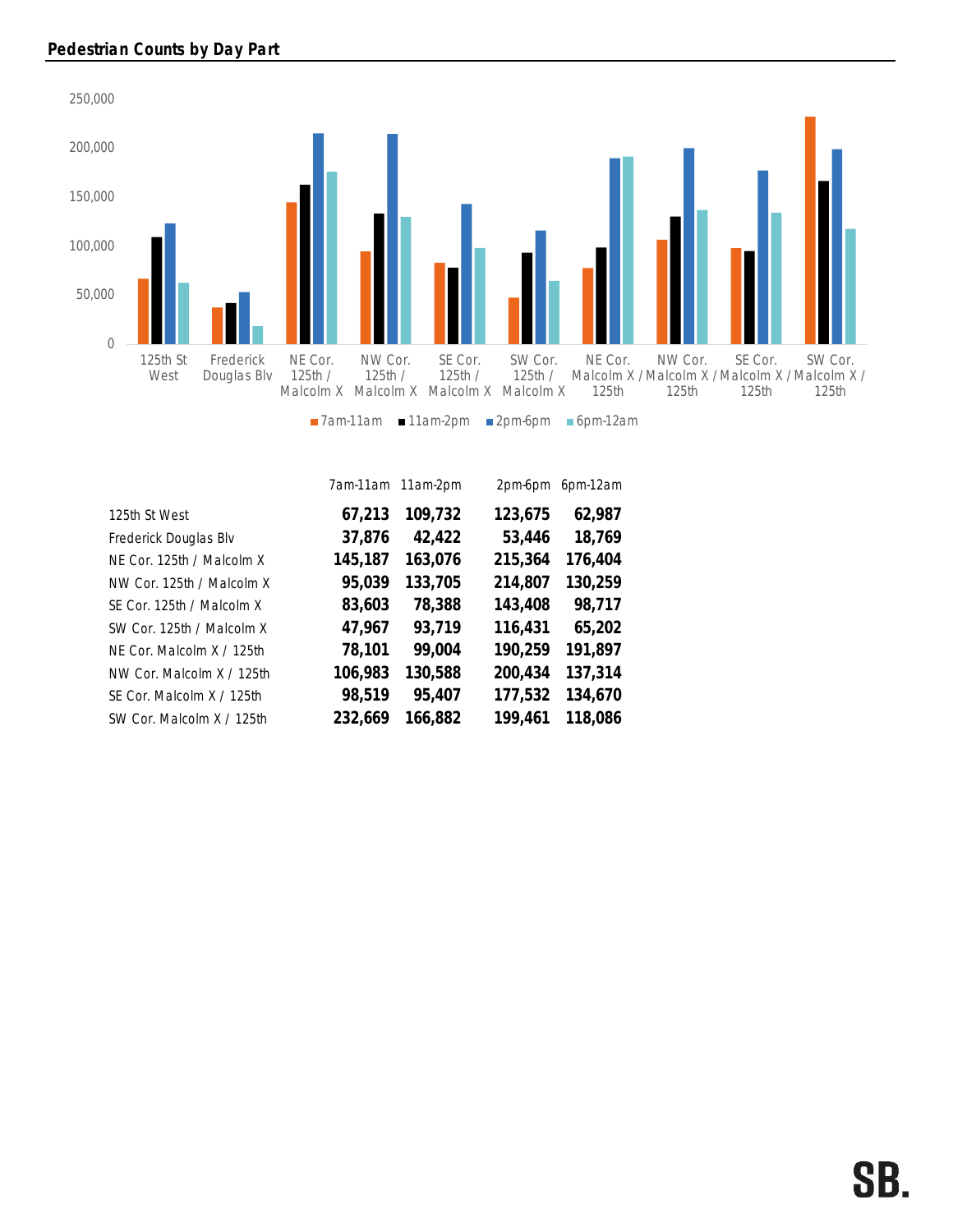

|       | 125th St<br>West | Frederick<br>Douglas<br>Blv | NE Cor.<br>125th / | NW Cor.<br>125th/<br>Malcolm X Malcolm X | SE Cor.<br>125th / | SW Cor.<br>125th /<br>Malcolm X Malcolm X | NE Cor.<br>Malcolm X<br>/ 125th | NW Cor.<br>Malcolm X<br>/ 125th | SE Cor.<br>Malcolm<br>X / 125th | SW Cor.<br>Malcolm X<br>/ 125th |
|-------|------------------|-----------------------------|--------------------|------------------------------------------|--------------------|-------------------------------------------|---------------------------------|---------------------------------|---------------------------------|---------------------------------|
| 0:00  | 168              | 48                          | 2,194              | 659                                      | 640                | 243                                       | 2,721                           | 721                             | 990                             | 644                             |
| 1:00  | 109              | 24                          | 1,743              | 393                                      | 419                | 153                                       | 2,088                           | 469                             | 650                             | 445                             |
| 2:00  | 78               | 17                          | 1,524              | 262                                      | 375                | 123                                       | 1,905                           | 249                             | 564                             | 373                             |
| 3:00  | 58               | 13                          | 1,348              | 250                                      | 334                | 94                                        | 1,797                           | 224                             | 494                             | 334                             |
| 4:00  | 52               | 10                          | 1,097              | 170                                      | 351                | 87                                        | 2,095                           | 232                             | 417                             | 381                             |
| 5:00  | 87               | 20                          | 1,226              | 307                                      | 678                | 113                                       | 2,084                           | 322                             | 792                             | 598                             |
| 6:00  | 363              | 132                         | 1,638              | 1,066                                    | 1,240              | 313                                       | 1,959                           | 1,203                           | 1,593                           | 1,290                           |
| 7:00  | 1,380            | 1,123                       | 3,152              | 2,435                                    | 2,574              | 1,046                                     | 2,697                           | 2,562                           | 3,554                           | 6,447                           |
| 8:00  | 2,268            | 1,370                       | 4,579              | 3,288                                    | 3,281              | 1,435                                     | 2,821                           | 3,946                           | 3,507                           | 7,838                           |
| 9:00  | 2,761            | 1,423                       | 5,886              | 3,547                                    | 2,985              | 1,883                                     | 2,907                           | 4,252                           | 3,449                           | 9,792                           |
| 10:00 | 3,193            | 1,494                       | 7,123              | 4,307                                    | 3,104              | 2,489                                     | 2,733                           | 4,523                           | 3,564                           | 9,162                           |
| 11:00 | 4,560            | 1,843                       | 7,424              | 5,509                                    | 3,650              | 3,368                                     | 3,072                           | 5,515                           | 3,600                           | 8,339                           |
| 12:00 | 5,644            | 2,098                       | 8,000              | 6,286                                    | 3,947              | 4,827                                     | 4,798                           | 6,184                           | 4,768                           | 7,738                           |
| 13:00 | 5,472            | 2,119                       | 7,872              | 7,305                                    | 3,601              | 5,194                                     | 6,273                           | 6,956                           | 5,261                           | 7,763                           |
| 14:00 | 4,099            | 2,000                       | 7,537              | 7,550                                    | 3,708              | 3,826                                     | 6,684                           | 6,739                           | 5,886                           | 6,931                           |
| 15:00 | 4,577            | 2,047                       | 7,983              | 8,311                                    | 5,323              | 4,369                                     | 6,944                           | 7,504                           | 7,180                           | 7,234                           |
| 16:00 | 4,713            | 1,924                       | 7,909              | 7,632                                    | 6,202              | 4,317                                     | 6,967                           | 7,475                           | 6,772                           | 7,545                           |
| 17:00 | 4,278            | 1,664                       | 7,337              | 7,194                                    | 5,254              | 4,120                                     | 6,584                           | 6,915                           | 5,524                           | 6,784                           |
| 18:00 | 3,906            | 1,339                       | 6,653              | 6,714                                    | 4,248              | 3,510                                     | 6,325                           | 5,942                           | 4,887                           | 5,586                           |
| 19:00 | 2,607            | 710                         | 5,071              | 4,920                                    | 3,310              | 2,621                                     | 5,643                           | 5,060                           | 4,262                           | 4,161                           |
| 20:00 | 1,186            | 247                         | 4,275              | 2,995                                    | 2,585              | 1,480                                     | 4,941                           | 3,533                           | 3,617                           | 2,913                           |
| 21:00 | 638              | 178                         | 3,621              | 1,698                                    | 1,833              | 838                                       | 3,992                           | 2,394                           | 2,880                           | 1,944                           |
| 22:00 | 416              | 131                         | 3,018              | 1,361                                    | 1,232              | 506                                       | 3,388                           | 1,693                           | 2,118                           | 1,295                           |
| 23:00 | 244              | 75                          | 2,563              | 920                                      | 894                | 359                                       | 3,124                           | 994                             | 1,475                           | 971                             |